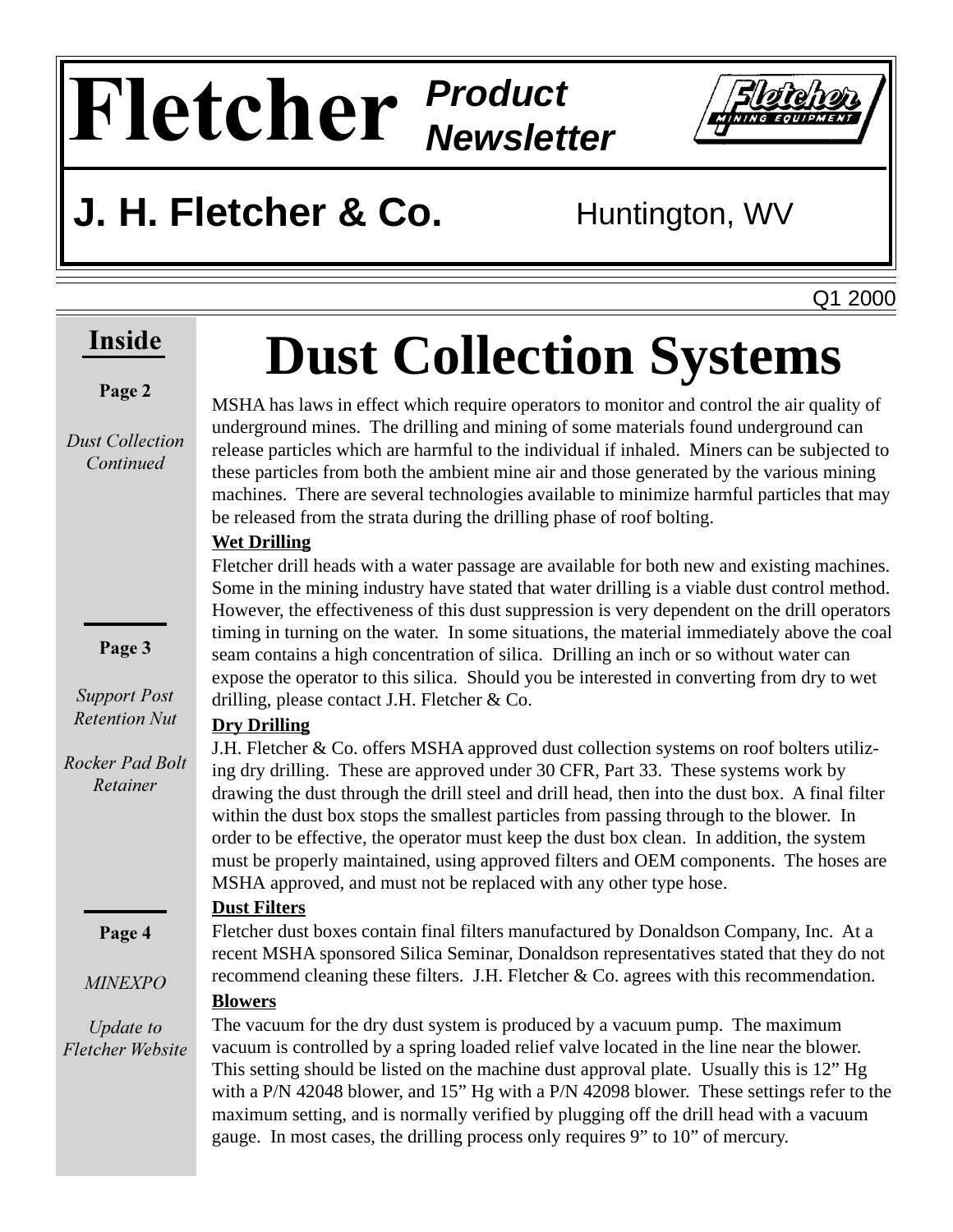#### **Optional Pre-Cleaners**

This is a MSHA approved option on most Fletcher roof bolters. It is placed between the drill head and the dust box, and is designed to drop the heavy cuttings on the ground, minimizing the amount of material that the dust box must handle. MSHA recently sampled the cuttings from the pre-cleaner. Their analysis shows that although the vast majority of the cuttings are of a large size, some of the cuttings dropped by the pre-cleaner are respirable (less than 10 micron). The size analysis is shown below.

| <b>Micron Size</b> | <b>Pre-cleaner</b> |
|--------------------|--------------------|
| >850               | 10.0800%           |
| >425, <850         | 8.5300%            |
| >75, <425          | 55.1800%           |
| $>10,$ <75 m.      | 24.8549%           |
| $>5$ m, $<$ 10 m.  | 0.9776%            |
| <5 micron          | 0.3774%            |
| <b>Total</b>       | 100.00%            |

It is generally considered that the harmful silica is of the less than 5 micron size.

#### **Conclusion**

MSHA has recently increased their emphasis on dust in underground mines. They have distributed a document entitled "Best Practices for Controlling Silica". J.H. Fletcher & Co. would like to pass their advice along:

#### **ROOF BOLTING MACHINES:**

- Control blowback to prevent dust exposure
- Maintain dust collecting systems (door seals and latches, filters and filter seals, cyclones, hoses, blowers)
- Do not allow collection boxes to over fill
- After a failure, clean the exhaust system before continuing operation
- Develop SOP (Standard Operating Procedures) for cleaning and maintaining filtering systems (use properly fitted respirators)

J.H. Fletcher & Co. will continue to be a leader in developing roof bolting technology. We have recently developed a dust bag system which will have a positive impact on operator dust exposure. We are in the process of final field-testing. This new option will be available in the very near future, and will be featured in an upcoming bulletin.

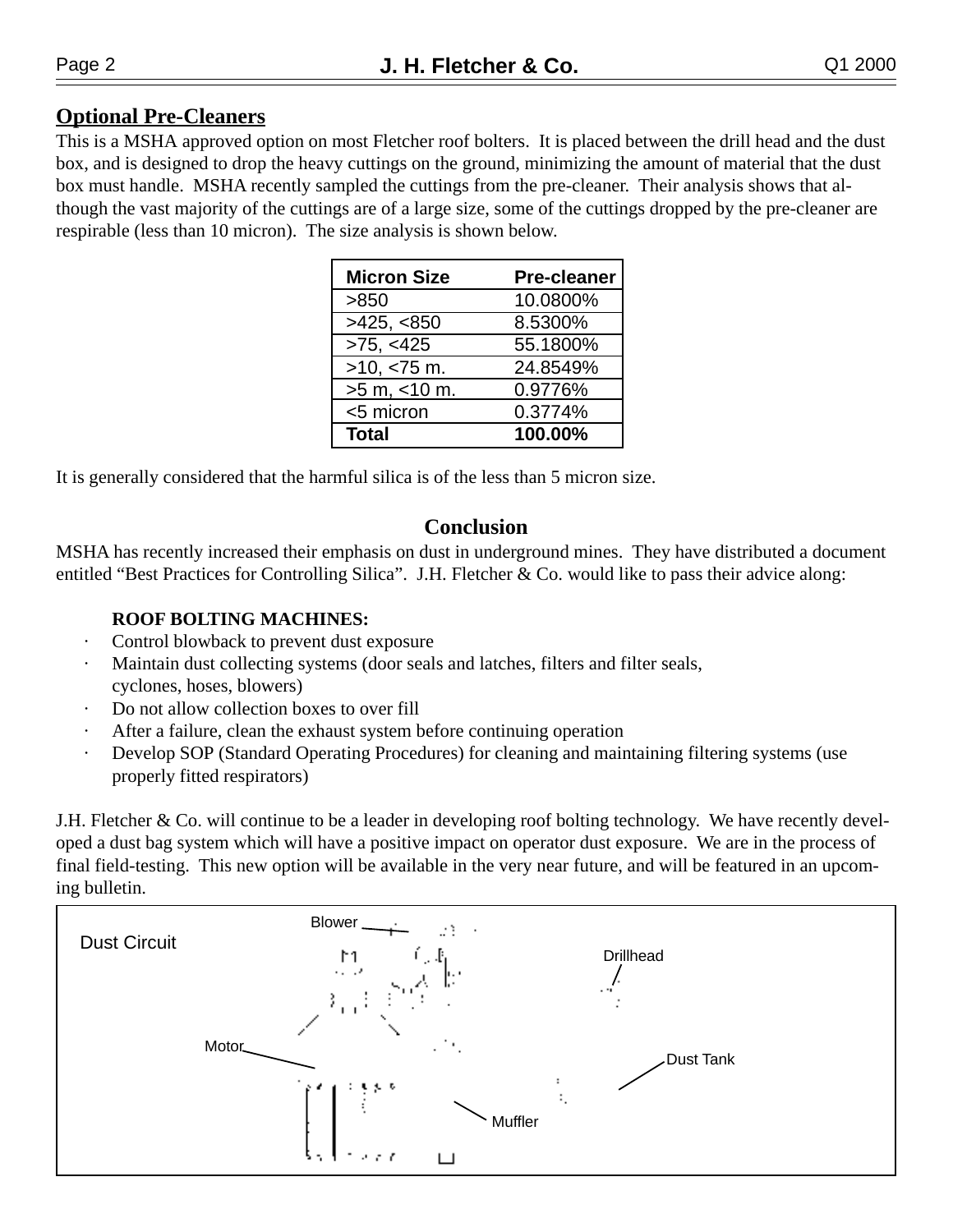# **SAFETY NEWS**

# **Support Post Retention Nut**

In Safety/Service Bulletin No. 41, J. H. Fletcher & Co. notified its customers to regularly check their support post cylinders to ensure that the retaining post plate on the cylinder is in place and securely attached.

J. H. Fletcher  $& Co.$  is again reminding its customers to include the retaining hex nut and lock washer (old style), or the retaining bolt and lockwasher (new style) as part of the routine preinspection checklist.

 If the hex nut/retaining bolt is loose, reinstall it by first using Locktite on the threads, then securely tighten the hex nut/retaining bolt against the support post plate.

 Failure to inspect the hex nut/retaining bolt on a regular basis could cause the support post to become detached from the canopy, resulting in the possibility of the drill canopy suddenly dropping toward the operator.

 When you are ready to change the support post cylinder, use J. H. Fletcher & Co. or one of its distributors to ensure that you have this important design update.

 If you have any questions regarding this bulletin, call David Cooper at J. H. Fletcher & Co., 304/525- 7811, ext. 240.



**and lock washer.**

**and lock washer.**

## **Rocker Pad Bolt Retainer**

 J. H. Fletcher & Co. now has an alternative pin design that can be used to hold the ATRS rocker pads on the ATRS beam. The new design utilizes a threaded pin with a Nylock nut on the opposite end. If you are having difficulty maintaining cotter keys on your current pin, you may want to consider the alternative design. For additional information on this pin, contact your Fletcher service representative or authorized parts distributor.



**Contact J. H. Fletcher & Co. for part numbers and ordering.**



Bolt Arrangement